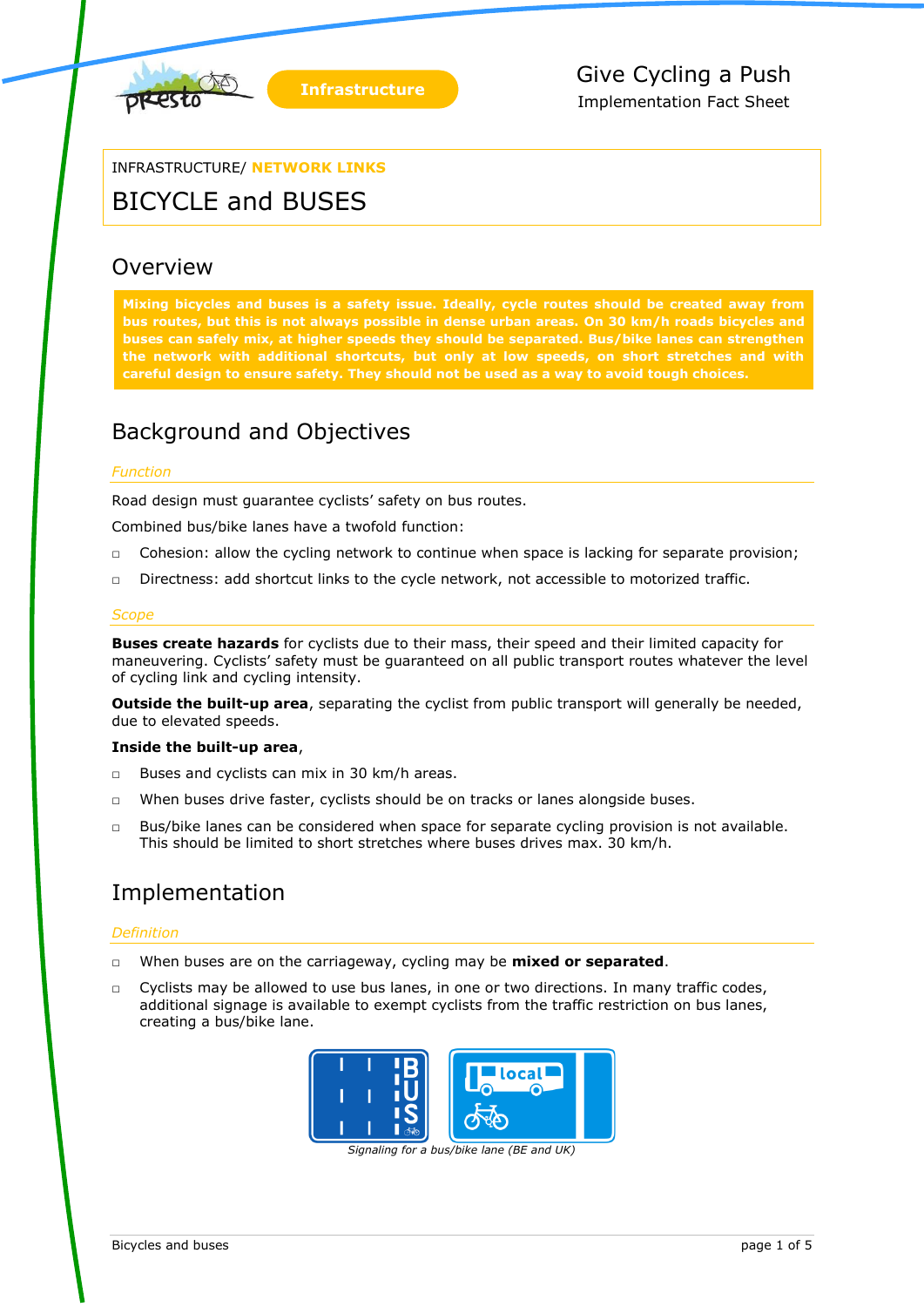

#### *Buses and cyclists on the carriageway*

Buses on the carriageway are a safety issue for cyclists.

- □ Objectively, buses, just like lorries, create greater **hazards** for cyclists than passenger cars: larger mass, slower maneuvering, wider turning radius, longer breaking distance, worse cyclist visibility (dead angle).
- □ Because of this, they may also **frighten cyclists** away, especially the less experienced ones. More experienced cyclists will take into account the difference between car and bus behavior, and will show extra care: overtake less, keep more of a distance. Even so, this implies additional stress and less comfort.

Cyclists need to **be and feel safe and comfortable** on bus routes. However, separating them from buses is not always necessary. Much depends on the **type of road** and the **type of bus link**: fast connector buses or local buses. Ideally, there should be a close fit between road function and bus function. If this is the case, the design solutions for cycling are fairly straightforward.

- □ For **connector bus links on busy distributor roads** speed is the first service objective. Routes tend to be straight and stops fairly distant from each other. Between stops, buses will accelerate to speeds of 50 km/h or more, just like other traffic on the busy road. In all such cases, **separating cyclists** on a cycle track is recommended. This is true for all levels in the cycle network.
- □ For **local access bus routes on local access roads** the first requirement is not speed, but territorial coverage. Routes tend to be less straight, and stops more frequent. Speed between stops will remain below 30km/h, driving in mostly quiet residential neighborhoods. In such cases, **mixing cyclists and buses** is possible, within a general mixed traffic design. On main cycling links, a separate cycling track may be provided, as a way to increase cycling comfort and make the route more attractive.

**Bus routes on school cycling routes** may require extra care. School children often ride in groups and may behave unpredictably. Even on a quiet estate access road with only an occasional slow bus, separating cycling school children may be required for safety.

#### *Bus lanes and bicycles*

Since their first use in Germany in the early sixties, **bus lanes** have become increasingly widespread in cities of all sizes. This is because buses suffer strongly from increasingly congested traffic, more so than rail-bound transport. To **increase the service speed of buses**, dedicated lanes are exclusively reserved for buses.

- □ In most countries, there is a **legal framework** for bus lanes, indicated by signage and road markings. They may have an open profile (flush or elevated) or be physically separated (closed profile). The latter makes the lane better respected, but is less flexible: the bus cannot leave the lane to avoid delivery vans, movers' trucks or illegally parked cars). The physically required width is about 3.2 m in one direction, and 6.1 m in two directions.
- □ **Outside built-up areas**, bus lanes are mostly used over **long stretches** of **connecting links** on major roads (similar to HOV-lanes on motorways) where buses can drive faster and stops can be safely removed from traffic.
- □ **Inside the built-up area**, they are typically used over **short stretches**, allowing buses to **bypass local congestion points**. There, buses usually drive at **relatively low speeds,** even on 50 km/h roads on these short stretches.
- □ Bus lanes are often **combined with bus-friendly traffic light regulation**. The bus lane serves as a buses-only stacking lane. This may for instance allow the bus to approach the traffic light, which then turns green first to give the bus a head start. Another example is when a bus lane provides a right-turn bypass.
- □ Bus lanes are also installed **in contra-flow direction** of general traffic. The advantage is that this reduces the risk of cars using the bus lane.
- □ Sometimes, bus lanes are **restricted to time-windows**. They may be limited to peak hours, to allow parking outside of peak hours, or their direction may be inverted at morning and evening peak times. The disadvantage is that this creates changing and less predictable situations, and cannot easily be designed at entry and exit points for shifting usage.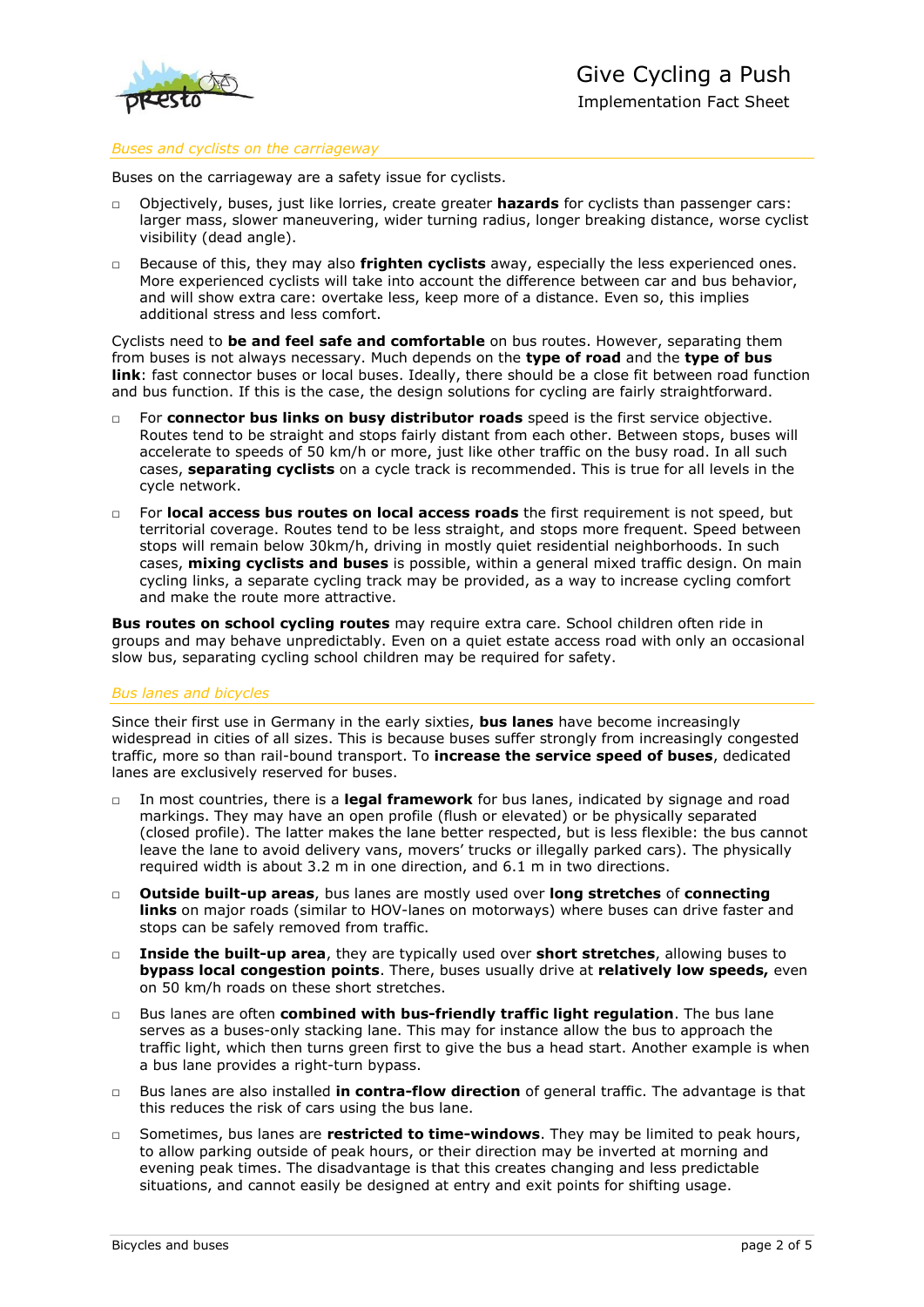# Give Cycling a Push



- Implementation Fact Sheet
- □ Increasingly, bus lanes are **open to taxi cabs**, in effort to promote taxis as a flexible form of public transport.
- □ Bus lanes may take the form of **bus gates**. These are places where only buses are allowed to pass. Often access to vehicles is physically restricted by means of retractable bollards or gaps in the road surface that only buses can drive over.

The impact on cycling depends on the available space.

- □ With sufficient space, the bus lane can act as a **buffer zone between cyclists and general traffic**. A cycle lane can be inserted between the pavement and the bus lane, for instance a 3 m wide bus lane and a 1.5 m cycle lane, for a total width of 4.5 m. This way, the cyclist is kept farther away from traffic. Buses are much less frequent than traffic and approaching bus drivers have a clear view of cyclists. However, the cycle lane should never be between the bus lane and traffic: this way the cyclist is squeezed between traffic and buses.
- □ **When space is restricted**, bus lanes and leave **less space for cycling provision**. This is regrettable, since bus routes often run along interesting cycling connections, serving key urban destinations. If these are congested, the cyclist will have less room for maneuvering with a bus lane than without.

## *Bus/bike lanes*

For safety's sake, **cyclists should be separated from buses**, except on the slowest roads. Ideally, cycle routes are created away from bus routes. If they are on the same roads, then cyclists should be on their own cycle lane or track. This may need taking out a traffic lane or a parking lane, or reducing pavement width. Cyclists should be allowed to use shortcuts or contraflow stretches reserved for buses only, but again ideally on a separate lane or track. This is standard practice in CHAMPION CYCLE CITIES, assuring maximum safety and comfort.

However, many STARTER CYCLING CITIES have to deal with narrow streets and dense bus networks, especially in their central city areas. They increasingly use **bus/bike lanes as a compromise solution**, allowing cyclists to ride on bus lanes.

Apart from the **safety risk** for the cyclist, there is also the issue of **delay for buses**. If buses are slowed down by cyclists, this defeats the purpose of the bus lane to some extent. It also means that the benefits for cyclists are limited: they have to wait behind buses at stops, or step aside to let a bus take over. However, on balance, buses and cyclists may be better off than being stuck in traffic without any provision at all.

In practice, experiences are mainly positive. Most try-out schemes are continued and multiplied. Initially stringent width requirements are progressively relaxed or abandoned. Recent UK research<sup>1</sup> has concluded that **delays and risks seem minimal**. Delay mostly took the form of a bus briefly slowing down behind a cyclist on approaching a bus stop. Slower cyclists avoid delaying buses, by accelerating or stepping aside to allow buses to pass. With an open profile, buses overtake by moving out of the lane on to the carriageway.

However, we have to realize that bus/bike lanes have a **limited appeal**. Fairly experienced cyclists will appreciate the improvement and be happy to use them, for instance to jump the traffic queue. But less experienced cyclists are likely to feel uncomfortable or stressed sharing space with buses, and feel the need to step down when a bus overtakes. Parents will probably hesitate to allow small children unaccompanied on bus/bike lanes. This means that bus/bike lanes are a step forward from no cycling provision at all, but are unlikely to appeal to significant numbers of new cyclists.

-

<sup>1</sup> TRL Report 610, 2004: *Cycling in bus lanes*, quoted in Cycling England design guidelines 2007: *A.10 Bus Lanes and Bus Stops* and in 2007, *Fietsvademecum Brussels Hoofdstedelijk Gewest*.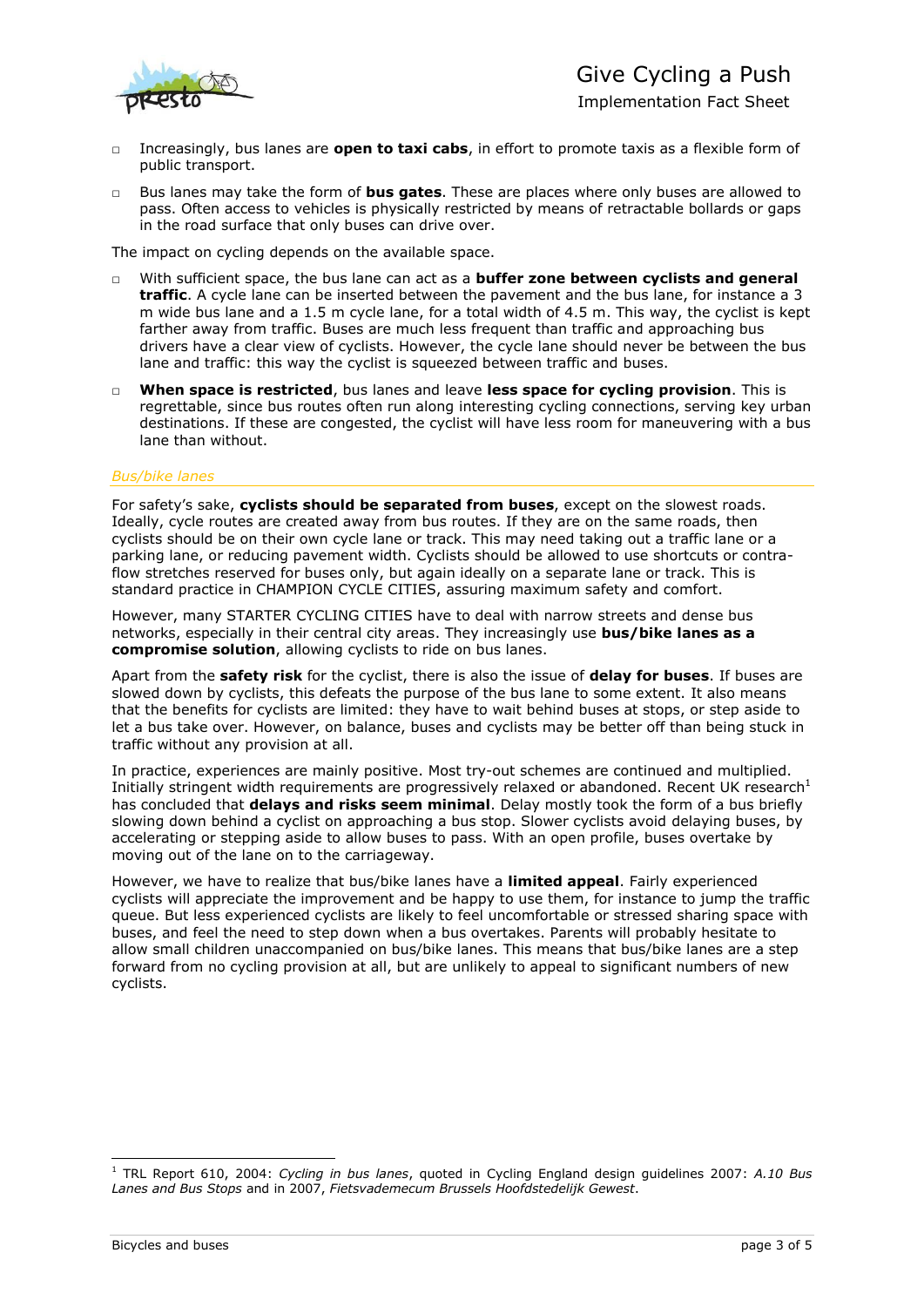

# Give Cycling a Push

Implementation Fact Sheet



*Bus/bike lane as a traffic light bypass for a right turn, with a closed profile and cycle road symbols (D. Dufour)*



*A tight bus/bike lane helps to bypass a congestion point, with an open profile and cycle symbols (D. Dufour)*

Here are some recommendations to ensure safety**<sup>2</sup>** .

- □ Use bus/bike lanes **on short stretches only** (less than 200 m) or with short distances between stops, so that buses' cruising speed is generally below 30 km/h. On longer stretches, buses will tend to speed up and the difference with cycling speed will become dangerous.
- □ Consider a **bus/bike lane at widths of 3 m to 3.25 m.** Bus lanes need a minimum width of 3m and there is no room for a cycle lane (min. 1m). Up to 3.25 m, buses and cyclists cannot overtake without leaving the bus/bike lane, which causes occasional delay to both. Buses will keep behind cyclists, briefly slowing down until the next stop or the end of the bus lane. Or the cyclist will step down to the side, for instance on a parking lane, to let the bus pass. With an open profile, both can move onto the carriageway to overtake, but this is a hazardous maneuver and it will generally not be possible if there is a traffic queue.
- □ **Avoid critical widths from 3.25 m to 4 m.** This is an ambiguous and dangerous situation. Bus drivers and cyclists may have the impression that overtaking is possible, although it is not. Buses may squeeze cyclists to the side or move on to the carriageway without realizing it.
- □ **From 4 m wide provide a separate bus lane and bike lane**. With this much space, buses and cyclists can of course easily overtake on a bus/bike lane. But there is also sufficient space for a 3 m bus lane and a 1m cycle lane. Providing separate spaces is the safer and more comfortable option.
- □ Apply **appropriate signaling**. Often this is a bus lane sign, with an additional cycle exemption sign. Alternatively, a single panel for bus/bike lane may exist. In several countries (BE, UK) allowing cyclists on bus lanes is the default option for road managers, and banning requires an explicitly justified decision.
- □ Apply **suggestion lane road markings** to draw bus drivers' attention to the presence of cyclists: cycle symbols and arrows at entry and exit and at regular intervals.
- □ In one-way streets reserved for buses, allow **contra-flow cycling on bus-bike lanes**. In this case, there must be sufficient width to cross (at least 4.5 m). This can be combined with cyclists driving with the bus flow, with or without a lane. This needs careful design at entry and exit points for cyclists.

Bus/bike lanes require **cooperation with the public transport operator**.

- Good practices and research results will be needed to overcome their understandable reluctance.
- □ It is crucial to set out **consistent city-wide design guidelines**, so that all road users meet familiar and predictable situations.
- □ Extra **driver training** is recommended. Especially in starter countries, with relatively few cyclists on the road, public transport drivers need to become aware of the presence of cyclists, respect them, understand their riding behavior and follow a code of conduct for a number of specific conflict situations.

-

<sup>2</sup> Adapted from: Dupriez, Benoît et Vertriest Miguel, IBSR / BIVV – 2009: *Cyclistes et transport en commun*.